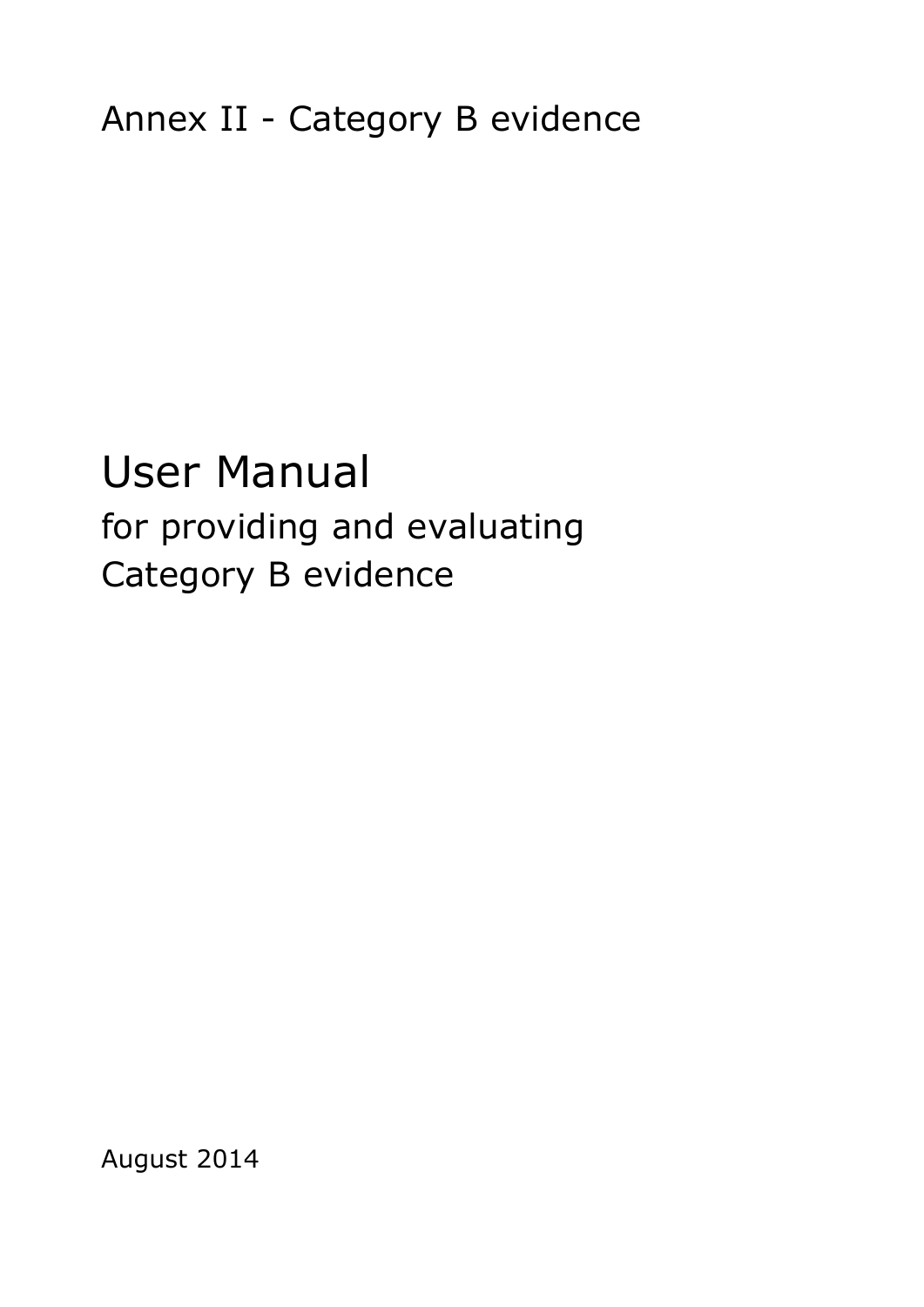# **Content**

| 2. Guidance for evaluating the quality of Category B information4 |  |
|-------------------------------------------------------------------|--|
|                                                                   |  |
|                                                                   |  |
|                                                                   |  |

# **Separately provided**

Checklist 1 - supply chain information

Checklist 2 - sustainable forest management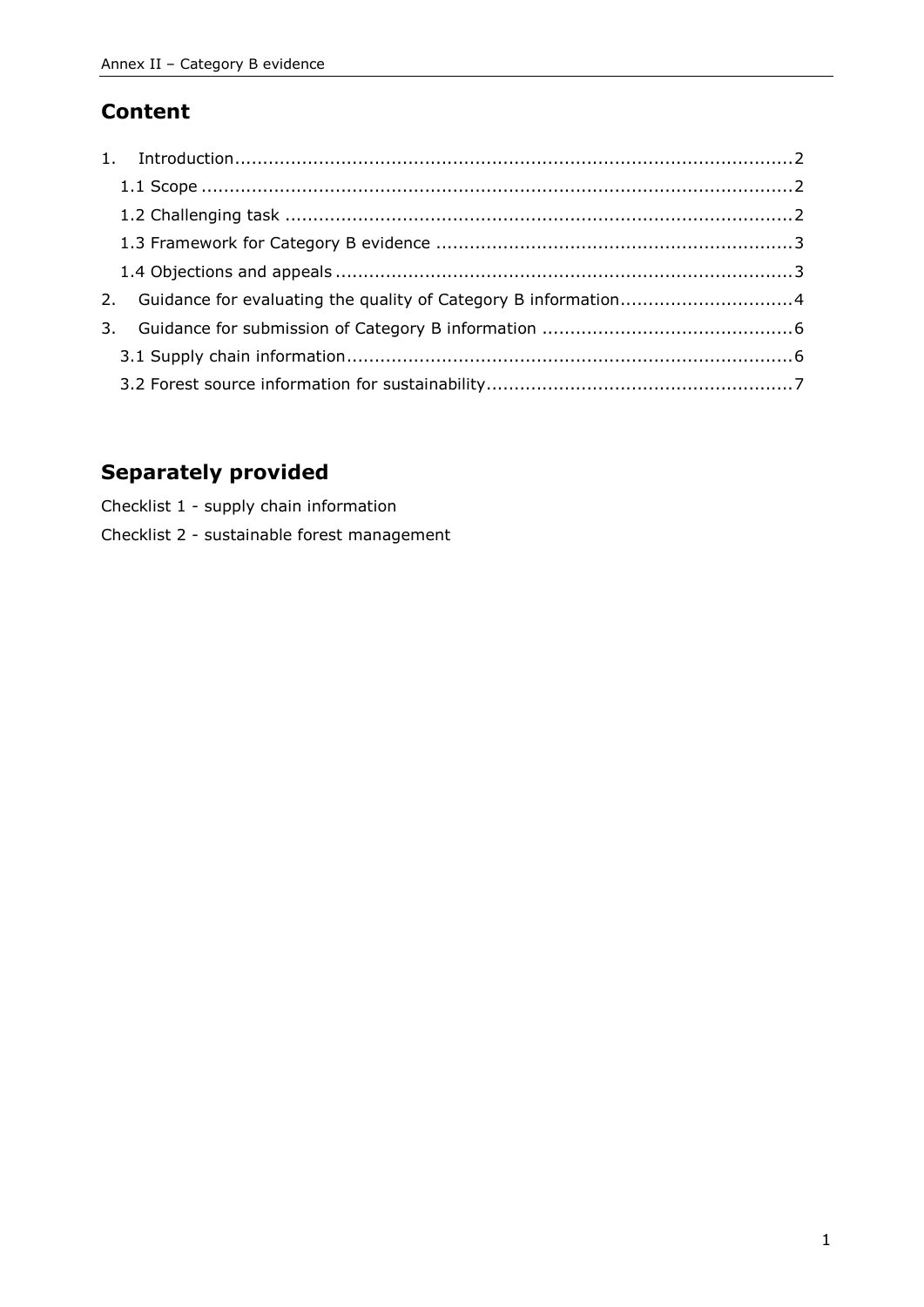# <span id="page-2-0"></span>**1. Introduction**

## <span id="page-2-1"></span>**1.1 Scope**

This User Manual has been developed to provide support to Dutch procurement personnel and suppliers on the provision and assessment of category B evidence for sustainably sourced timber and wood products.

Category B evidence is any credible documentary evidence, other than a Category A certificate, that provides assurance that the timber and wood based products meet the Dutch Timber Procurement Criteria. Please note that the User Manual for Category B is not part of the Timber Procurement Assessment System. The assessment procedures and objection and appeal procedures are not applicable for Category B evidence. This user manual for Category B evidence provides the information what evidence should be presented to the Dutch Government Procurement Officer.

The evidence shows traceability through the supply chain, and compliance with the sustainability procurement requirements. Requirements are equivalent to the requirements for Category A evidence. Category B evidence can vary greatly and needs to be judged on a case by case basis.

Category B evidence is needed in case of:

- Broken chain of custody; the supply chain is partly certified but not to the end use.
- Uncertified forests.

## <span id="page-2-2"></span>**1.2 Challenging task**

Using Category B evidence to show compliance with the Dutch Timber Procurement Criteria will often be a complex and challenging task.

For example, complexity may be the result of:

- a single final product has a supply chain with many suppliers.
- the final product is composed of various wooden components, as may be the case in, for instance, floors
- a Government project includes different products e.g. pallets and construction timber.

Category B evidence on compliance with the Dutch Timber Procurement Criteria must be provided for each wooden component of the product and for each wooden product used in a Government project. The timber or wood product provided by the contractor may come from various forests. At each stage in the supply chain there may be several suppliers. This is shown in figure 1. Category B evidence must be provided for each single link in the supply chain which has supplied the timber in question without a Category A certificate.

In case the timber comes from various forests, also including uncertified forests, the provision of adequate information may become difficult to achieve.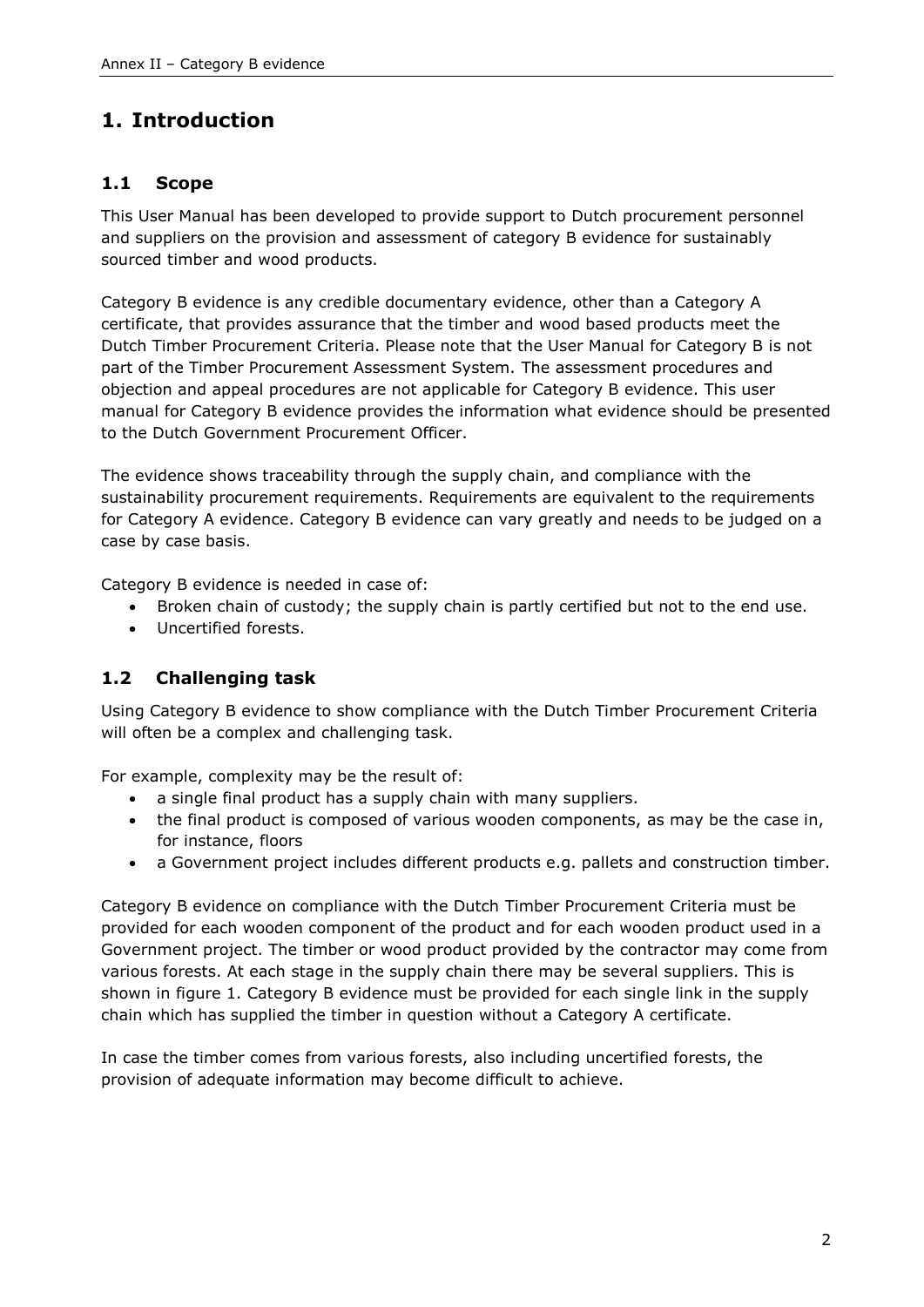

*Figure 1 - Schematic complex supply chain.(source: CPET, Practical Guide Supply chain information January 2007)*

#### **Making claims**

As indicated above, Category B evidence can particularly be useful in case of a broken chain of custody. This means that the original supplier (i.e., the forest manager) is certified, but that there is a break in certification of the chain of custody. The break point in the chain of custody is the stage where the timber or wood product in question is no longer supplied with a certificate. Then credible category B evidence can be used to bridge this break. It should be noted however that in that case claims that certified products have been purchased cannot be made. Any such claim would be a trademark infringement because as soon as ownership of products is taken by a non-CoC-certificate holder, the products cease to be 'certified'. However, if the provided evidence is credible, a claim of sustainably sourced products can be made.

#### <span id="page-3-0"></span>**1.3 Framework for Category B evidence**

The Dutch Government Procurement Officer will make the final decision when it comes to deciding whether the evidence submitted is adequate. This officer can send a request for advice to the TPAC secretariat. In order to assist the procurement officer, a table with general criteria and guidance has been set up for assessing the completeness and quality of information which is submitted as Category B evidence (refer to table 1 in section 2). The same checklist will be used by TPAC or its secretariat in case the procurement officer seeks assistance from TPAC.

Likewise, forest managers and suppliers down the chain of custody are supported by checklists to provide the required information. There are two checklists for submission of information and evidence of compliance:

- Checklist 1: supply chain
- Checklist 2: sustainable forest management

#### <span id="page-3-1"></span>**1.4 Objections and appeals**

If a stakeholder does not agree with a decision of the Government Procurement Officer about Category B, he has the opportunity to file an objection, directed to this officer, or to go to court.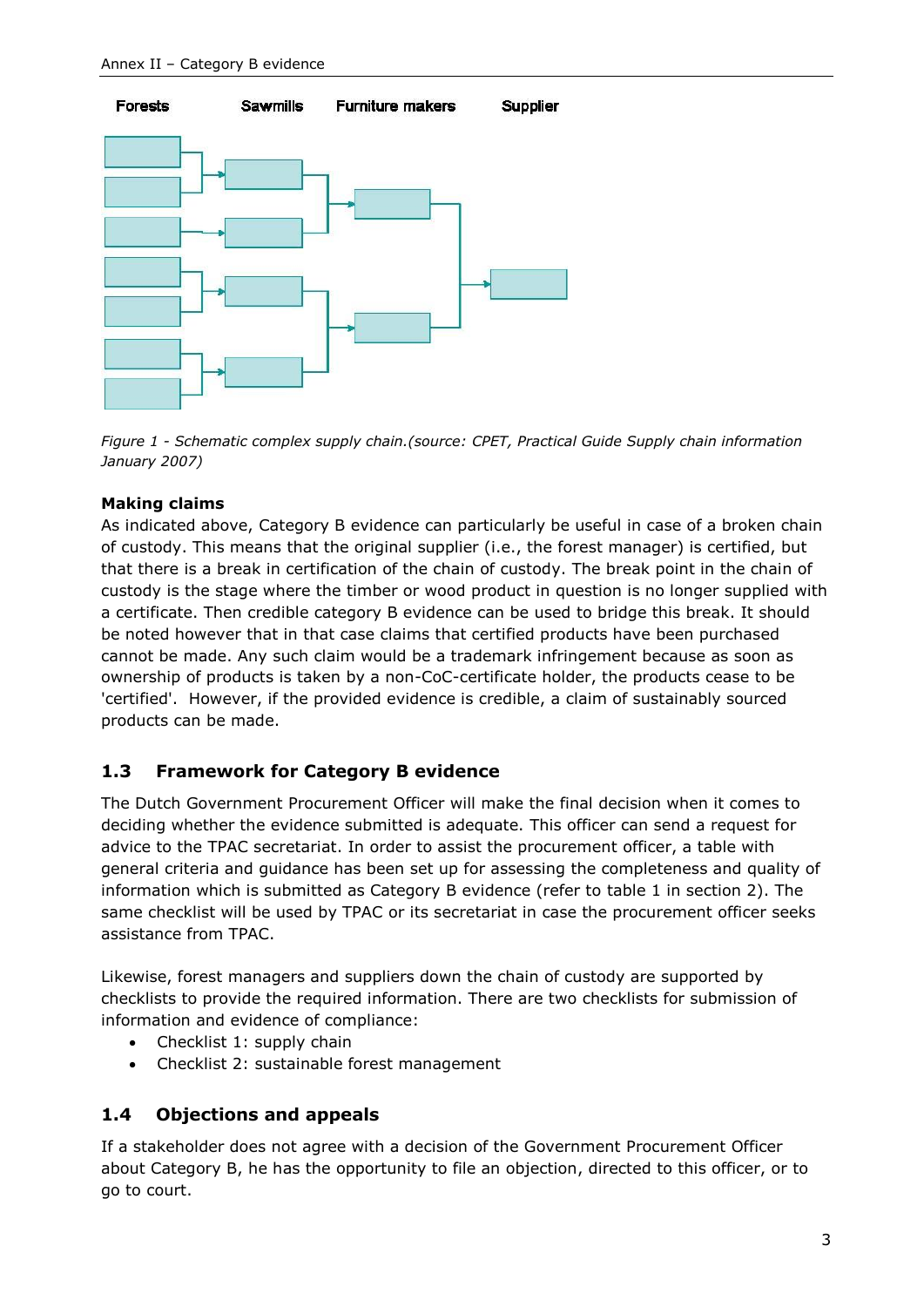# <span id="page-4-0"></span>**2. Guidance for evaluating the quality of Category B information**

Evidence on compliance should be provided using the relevant checklists for respectively the chain of custody and sustainable forest management. In order to assist with the evaluation of the provided information a list of general evaluation criteria has been established (Table 1). Verification of compliance can be executed at three levels:

- First party verification: Suppliers check themselves.
- Second party verification: Customers, including procurement officers, check their suppliers.
- Third party verification: Independent auditor checks the supplier.

## **Third party verification**

In the context of Category B evidence, in particular third party verification is at stake. Thus, where the Government Procurement Officer is not satisfied with the evidence presented, he/she can request third party verification as evidence of compliance with the Dutch Government's timber procurement policy. In this case, it must be undertaken by a body whose organisation, systems and procedures conform to ISO Guide 65 or equivalent and who is accredited to audit against timber production standards by a national or international body whose organisation, systems and procedures conform to ISO 17011 or equivalent.

| Criteria                                                                                             | Guidance on interpretation                                                                                                                                                                                                                                                             |
|------------------------------------------------------------------------------------------------------|----------------------------------------------------------------------------------------------------------------------------------------------------------------------------------------------------------------------------------------------------------------------------------------|
| 1. Is the supply chain for<br>each wood component<br>clearly described and<br>complete from point of | Accepted SFM certificates are valid up until the chain of custody<br>is broken. From there onwards Category B evidence must show<br>that the timber in question is administratively traceable and<br>physically identifiable in order to justify the claim that it would               |
| delivering back to the link<br>where the CoC was broken                                              | come from a sustainable source. If the timber or wood products<br>are sourced from different forests than for each forest a                                                                                                                                                            |
| or to the forest source?                                                                             | separate Supply chain check list and a separate checklist of the<br>relevant Forest source is required. One checklist for each<br>broken chain of custody must be completed, starting at the<br>stage the chain was broken, and including all following stages in<br>the supply chain. |
| 2. Has information on                                                                                | All elements of the check lists must be completed.                                                                                                                                                                                                                                     |
| compliance been provided                                                                             |                                                                                                                                                                                                                                                                                        |
| for each criterion in the                                                                            |                                                                                                                                                                                                                                                                                        |
| relevant checklist?                                                                                  |                                                                                                                                                                                                                                                                                        |
| 3. Has information been<br>provided on how<br>compliance with each                                   | For each stage it must be clear how the information on control<br>has been verified. This might include a range of different<br>approaches such as:                                                                                                                                    |
| criterion is verified and is<br>the approach used                                                    | Statements from the organisation implementing the control<br>$\bullet$<br>(1st party checks)                                                                                                                                                                                           |
| adequate to confirm the<br>criteria are being met?                                                   | Checks made by the supplier to government of their<br>$\bullet$<br>suppliers (2nd party verification)<br>Verification by an independent third party (3rd party audits)<br>٠                                                                                                            |

#### **Table 1. General criteria for evaluating the quality of information (modified from CPET Framework for evaluating Category B evidence April 2009).**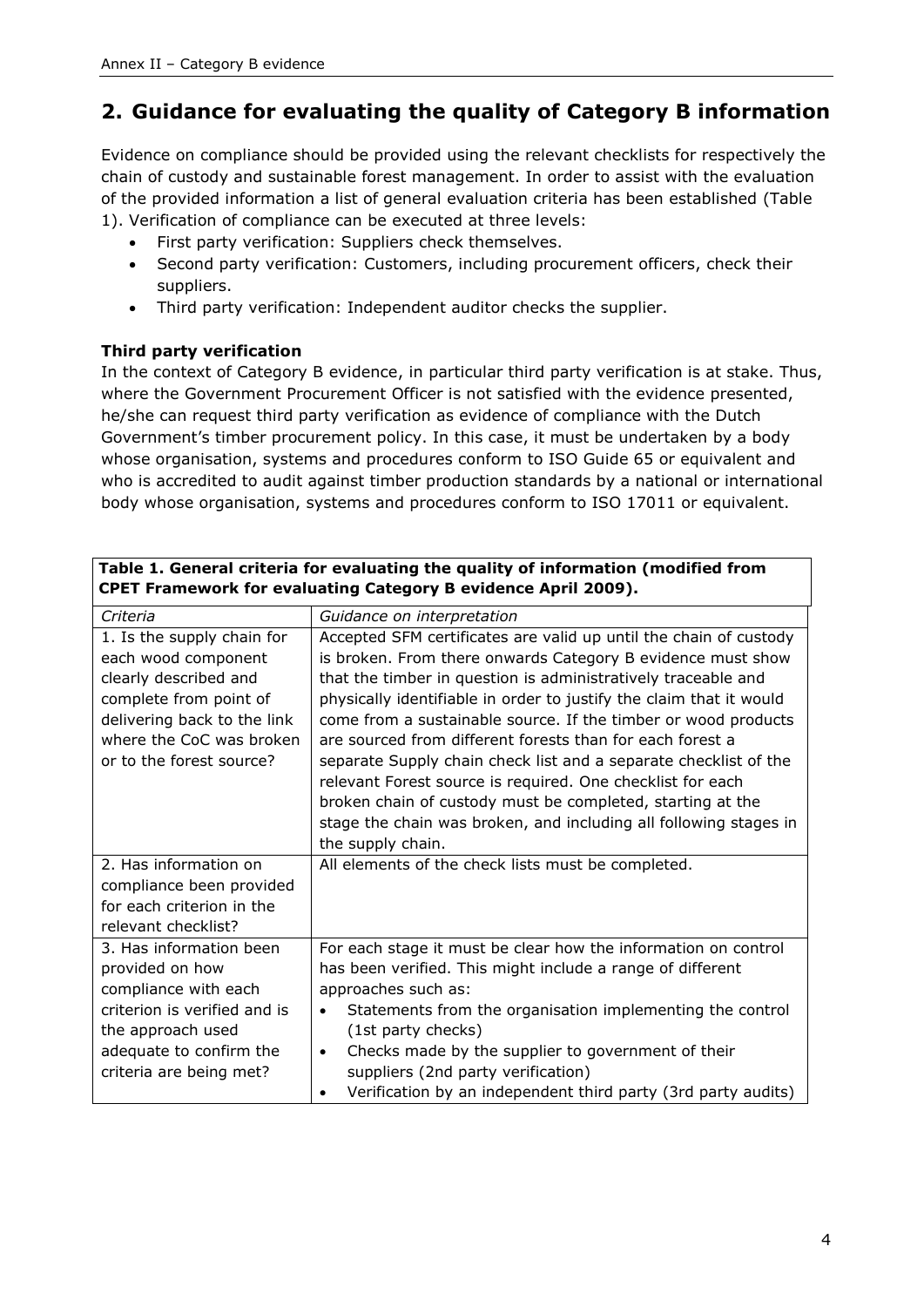<span id="page-5-0"></span>

| 4. Is the evidence<br>provided or available<br>adequate to confirm that<br>the information provided<br>is accurate? | Suppliers can either supply copies of evidence, or describe<br>where it is available.<br>Evidence provided might include:<br>Supplier declarations<br>$\bullet$<br>2nd party verification reports<br>3rd party audit reports<br>$\bullet$<br>Information on the location of important documents and<br>how long they are kept.                                                                                                                                                                                                                                                               |
|---------------------------------------------------------------------------------------------------------------------|----------------------------------------------------------------------------------------------------------------------------------------------------------------------------------------------------------------------------------------------------------------------------------------------------------------------------------------------------------------------------------------------------------------------------------------------------------------------------------------------------------------------------------------------------------------------------------------------|
|                                                                                                                     | All documents provided as evidence must be in English or<br>with an English translation of relevant parts.                                                                                                                                                                                                                                                                                                                                                                                                                                                                                   |
|                                                                                                                     | If there is any concern about the adequacy, robustness or<br>veracity of the evidence provided then independent<br>verification of the evidence will be required by the<br>Government Procurement Officer. In these instances,<br>independent verification must be undertaken by an<br>individual or body whose organisation, systems and<br>procedures conform to ISO Guide 65 or equivalent and who<br>is accredited to audit against timber production standards by<br>a national or international body whose organisation, systems<br>and procedures conform to ISO 17011 or equivalent. |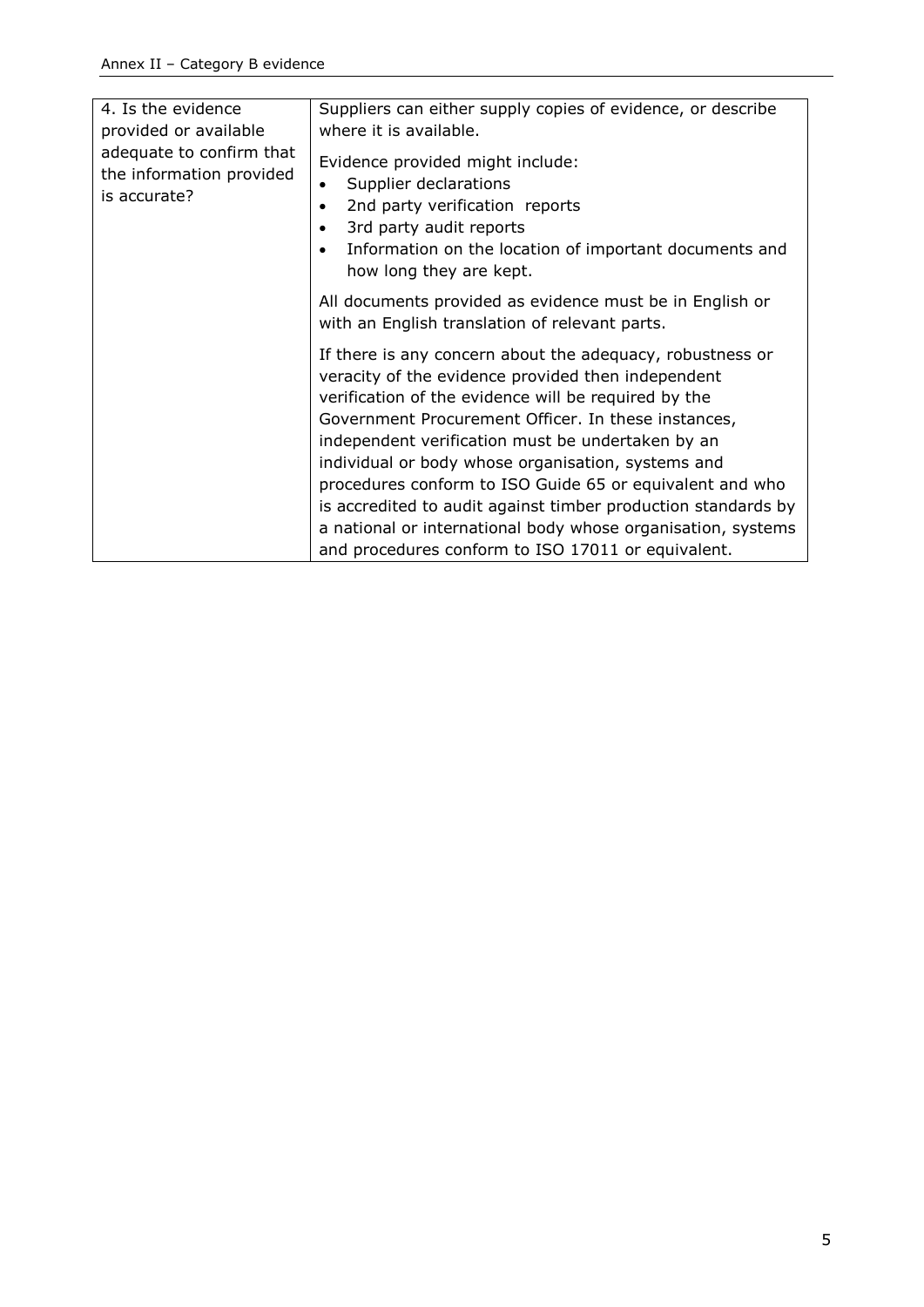# **3. Guidance for submission of Category B information**

The Guidance for submission of Category B information will be subsequently given for the supply chain information and the information for the sustainability of forest sources.

## <span id="page-6-0"></span>**3.1 Supply chain information**

The crucial information on the supply chain is:

 compliance of each link in the supply chain with the CoC criteria (mainly preventing uncontrolled mixing or substitution at each stage in the supply chain).

For the requirements on the chain of custody it is relevant to know whether the timber in question has been supplied from the forest to the next link in the supply chain with an accepted SFM certificate or without any such certificate.

### **Broken chain of custody**

Accepted SFM certificates are valid up until the chain of custody is broken. The break point in the chain of custody is the stage where the timber or wood product in question is no longer supplied with a certificate. From there onwards Category B evidence must show that the timber in question is administratively traceable and where relevant also physically identifiable in order to justify the claim that it comes from a sustainable source. That is to say, it must be possible to trace the actual flow of the timber in question through the entire supply chain back from the final point of delivering to the stage where the supply chain was broken.

In case the timber was not sourced from a certified forest, Category B evidence must show that the timber in question is administratively traceable and physically identifiable, from the very beginning of the chain of custody, that is, the forest source itself. Information on the management of the source will be provided through checklist 2 sustainable forest management.

#### **Compliance with Principles and Criteria**

For the assessment of certification systems, principles and criteria have been developed. They are provided in Annex 1 on Category A evidence. The relevant principles and criteria for the chain of custody, in case of a broken chain of custody or a non-certified forest source, are listed in the *CoC assessment matrix.* This matrix is an integral part of Checklist 1, *Supply chain information*. The relevant principles and criteria for the sustainable forest management are listed in the *Sustainable Forest Management* matrix. For both matrices the relevant principles and criteria have the same numbers as in the Category A standard and have, where appropriate, been slightly modified to be applicable to non-certified timber and wood products.

Evidence must be provided that at each stage of the supply chain these criteria are adequately being met for the timber or wood product in question from the first stage where it is being supplied without a Category A certificate. Checklist 1 provides the necessary information on the entire supply chain. If timber is supplied through broken chains of custody, **one checklist for each broken chain of custody** must be completed, starting at the stage the chain was broken and including all following stages in the supply chain.